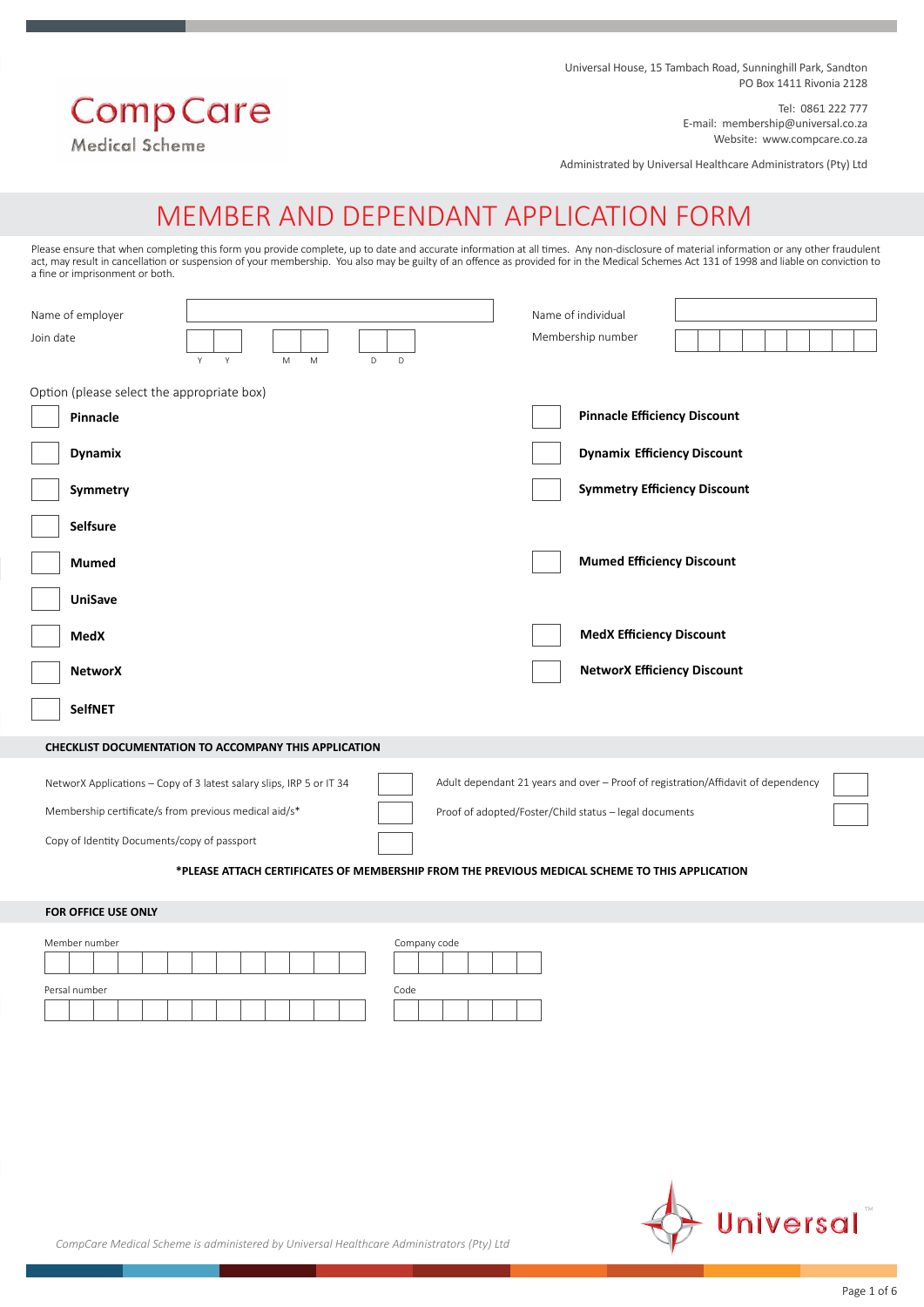#### **SECTION 1 - EMPLOYER DETAILS**

|               | <b>SECTION 1 - EMPLOYER DETAILS</b>       |            |                                                                                                             |                 |      |                                    |             |            |            |   |                |                  |                            |
|---------------|-------------------------------------------|------------|-------------------------------------------------------------------------------------------------------------|-----------------|------|------------------------------------|-------------|------------|------------|---|----------------|------------------|----------------------------|
|               | Name of employer                          |            |                                                                                                             |                 |      |                                    |             |            |            |   |                |                  |                            |
|               | Employee number                           |            |                                                                                                             |                 |      |                                    |             |            |            |   |                |                  |                            |
|               | Contact person                            |            |                                                                                                             |                 |      |                                    |             |            |            |   |                |                  |                            |
|               | Postal address                            |            |                                                                                                             |                 |      |                                    |             |            |            |   |                |                  |                            |
|               |                                           |            |                                                                                                             |                 |      |                                    |             |            |            |   |                | Postal code      |                            |
| Email address |                                           |            |                                                                                                             |                 |      |                                    |             |            |            |   |                |                  |                            |
|               | Telephone details                         | Tel Code ( | $\lambda$                                                                                                   |                 | Cell |                                    |             |            |            |   |                |                  |                            |
|               | SECTION 2 - PRINCIPAL MEMBER DETAILS      |            |                                                                                                             |                 |      |                                    |             |            |            |   |                |                  |                            |
| Surname       |                                           |            |                                                                                                             |                 |      |                                    |             |            |            |   |                |                  |                            |
| First name/s  |                                           |            |                                                                                                             |                 |      |                                    |             |            |            |   |                |                  |                            |
| Title         |                                           |            | Marital status                                                                                              |                 |      |                                    | Nationality |            |            |   |                | Present age      |                            |
| Date of birth |                                           |            |                                                                                                             |                 |      |                                    |             |            |            |   |                |                  |                            |
|               |                                           |            |                                                                                                             |                 |      | ID/Passport number                 |             |            |            |   |                |                  |                            |
| Tax number    |                                           |            |                                                                                                             |                 |      |                                    |             | Race       | African    |   | Coloured       | Indian/Asian     | White                      |
|               | Postal address                            |            |                                                                                                             |                 |      |                                    |             |            |            |   |                | Postal code      |                            |
|               | Physical address                          |            |                                                                                                             |                 |      |                                    |             |            |            |   |                |                  |                            |
|               |                                           |            |                                                                                                             |                 |      |                                    |             |            |            |   |                |                  |                            |
| Email address |                                           |            |                                                                                                             |                 |      |                                    |             |            |            |   |                |                  |                            |
|               | Telephone details                         | (W) Code ( | $\lambda$                                                                                                   |                 |      |                                    |             |            | (H) Code ( |   |                |                  |                            |
| Cell          |                                           |            |                                                                                                             |                 |      |                                    |             |            |            |   |                |                  |                            |
| Occupation    |                                           |            |                                                                                                             |                 |      |                                    |             |            |            |   | Date employed  | Y<br>$\mathbb M$ | $\mathbb M$<br>$\Box$<br>D |
|               |                                           |            | Gross monthly earnings (all income including salary, commission, fringe benefits, interest, dividends etc)  |                 |      |                                    |             |            |            | R |                |                  |                            |
|               |                                           |            | (Please note that if no proof of income is attached, members will be billed on the maximum income category) |                 |      |                                    |             |            |            |   |                |                  |                            |
| Name of GP    |                                           |            |                                                                                                             | GP Telephone No |      |                                    |             |            |            |   | GP Practice No |                  |                            |
|               | <b>SECTION 3 - SPOUSE/PARTNER DETAILS</b> |            |                                                                                                             |                 |      |                                    |             |            |            |   |                |                  |                            |
|               |                                           |            |                                                                                                             |                 |      |                                    |             |            |            |   |                |                  |                            |
| Surname       |                                           |            |                                                                                                             |                 |      |                                    |             |            |            |   |                |                  |                            |
| First name/s  |                                           |            |                                                                                                             |                 |      |                                    |             |            |            |   |                |                  |                            |
| Title         |                                           |            | Marital status                                                                                              |                 |      |                                    | Nationality |            |            |   |                | Present age      |                            |
| Date of birth |                                           |            |                                                                                                             |                 |      | ID/Passport number                 |             |            |            |   |                |                  |                            |
| Tax number    |                                           |            |                                                                                                             |                 |      |                                    |             | Race       | African    |   | Coloured       | Indian/Asian     | White                      |
|               | Telephone details                         | (W) Code ( |                                                                                                             |                 |      |                                    |             | (H) Code ( |            |   |                |                  |                            |
| Cell          |                                           |            |                                                                                                             |                 |      |                                    |             |            |            |   |                |                  |                            |
| Occupation    |                                           |            |                                                                                                             |                 |      |                                    |             |            |            |   | Date employed  | Y<br>M           | $\mathbb M$<br>D<br>D      |
|               |                                           |            | Gross monthly earnings (all income including salary, commission, fringe benefits, interest, dividends etc)  |                 |      |                                    |             |            |            | R |                |                  |                            |
|               |                                           |            | (Please note that if no proof of income is attached, members will be billed on the maximum income category) |                 |      |                                    |             |            |            |   |                |                  |                            |
| Name of GP    |                                           |            |                                                                                                             | GP Telephone No |      |                                    |             |            |            |   | GP Practice No |                  |                            |
|               |                                           |            | SECTION 4 - DEPENDANT DETAILS (INCLUDING SPOUSE/PARTNER)                                                    |                 |      |                                    |             |            |            |   |                |                  |                            |
| No            | Gender                                    | Race       | First name/s & Surname                                                                                      |                 |      | <b>Identity or Passport Number</b> |             |            |            |   | Relationship   | Living-in        | Income p.m.                |
|               |                                           |            |                                                                                                             |                 |      |                                    |             |            |            |   |                |                  | R                          |
|               |                                           |            |                                                                                                             |                 |      |                                    |             |            |            |   |                |                  |                            |
|               |                                           |            |                                                                                                             |                 |      |                                    |             |            |            |   |                |                  |                            |
|               |                                           |            |                                                                                                             |                 |      |                                    |             |            |            |   |                |                  |                            |
|               |                                           |            |                                                                                                             |                 |      |                                    |             |            |            |   |                |                  |                            |

**PLEASE NOTE:** For any dependant/s other than your direct family, provide affidavits/legal documents.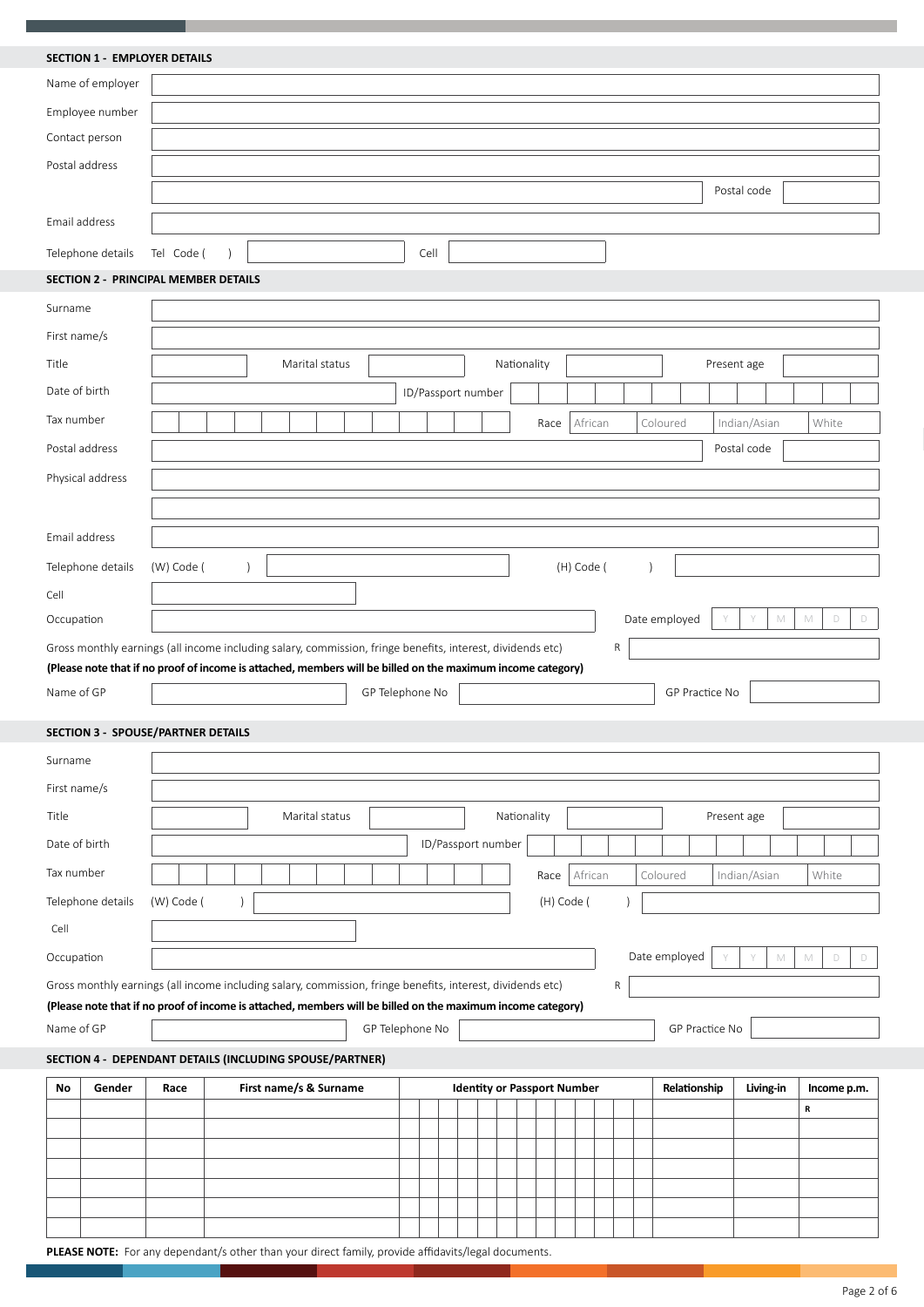#### **SECTION 5A - MEDICAL DETAILS**

**Please complete all questions in full as non-disclosure of material information could prejudice future claims made by you and/or any of your dependants.**

|                   | <b>Principal member</b> | <b>Spouse/Partner</b> | Dependant 1 | Dependant 2 | Dependant 3 | Dependant 4 | Dependant 5 |
|-------------------|-------------------------|-----------------------|-------------|-------------|-------------|-------------|-------------|
| Height (cm)       |                         |                       |             |             |             |             |             |
| Weight (kg)       |                         |                       |             |             |             |             |             |
| Smoker/Non smoker |                         |                       |             |             |             |             |             |

**Please give the name of your General Practitioner and/or specialist, you or any of your dependants have consulted recently.**

| Name of General Practitioner/Specialist | Telephone details | Number of years consulted |
|-----------------------------------------|-------------------|---------------------------|
|                                         | Code (            |                           |
|                                         | Code (            |                           |
|                                         | Code              |                           |
|                                         | Code (            |                           |

In the event that I am hospitalised and the Scheme will need to communicate with someone on my behalf, I hereby nominate the following person and warrant that I have obtained their consent to share their personal details with the Scheme for this purpose:

| Name and Surname  |        |  |      | Relationship |  |  |  |
|-------------------|--------|--|------|--------------|--|--|--|
| Telephone details | Code ( |  | Cell |              |  |  |  |

#### **SECTION 5B - MEDICAL HISTORY QUESTIONNAIRE**

It is most important that the questions listed below be answered as thoroughly as possible. The answers to these questions will be treated as confidential. It is important to note that any medical condition, of which you are aware, not disclosed in this application, can be excluded from benefit. Please advise whether you and any of your dependants suffer from, or have suffered from, or received treatment/consultation for any of the following conditions. Please ensure that you **underline** the appropriate condition, select and complete the appropriate block/s.

|     |                                                      |                                                                                                                                                                                                                                                                                                                        | YES | ΝO | Name of member/dependant |
|-----|------------------------------------------------------|------------------------------------------------------------------------------------------------------------------------------------------------------------------------------------------------------------------------------------------------------------------------------------------------------------------------|-----|----|--------------------------|
| 1.  | <b>Heart &amp; Vascular System</b>                   | blood pressure; high cholesterol; angina; heart attack;<br>High<br>angiogram; previous coronary artery bypass; rheumatic fever;<br>heart murmurs; valve problems/replacement; arrhythmias<br>insertion of pacemakers; heart failure; stroke; varicose veins; DVTs (deep vein<br>thrombosis); pulmonary emboli.         |     |    |                          |
| 2.  | Lungs                                                | Asthma; emphysema; chronic bronchitis; TB; chronic infections - bronchitis<br>& pneumonia.                                                                                                                                                                                                                             |     |    |                          |
| 3.  | Digestive System,<br>Gallbladder; Liver              | Dyspeptic disease (heartburn; hiatus hernia; peptic ulcers; reflux);<br>irritable bowel syndrome (spastic colon; inflammatory bowel<br>disease e.g. chrohn's & ulcerative colitis; chronic diarrhoea/<br>constipation); gallstones & jaundice; hepatitis; pancreatitis;<br>haemorrhoids; incontinence; bowel prolapse. |     |    |                          |
| 4.  | <b>Nervous System</b>                                | Persistent headaches; epilepsy; paralysis; degenerative diseases - Alzheimer's;<br>Parkinson's; multiple sclerosis; stroke; neuralgias; ADD (attention deficit<br>disorder).                                                                                                                                           |     |    |                          |
| 5.  | <b>Bone: Muscle &amp; Joints</b>                     | Arthritis; rheumatism; gout; back, knee or neck problems;<br>previous fractures;<br>deformities;<br>degenerative<br>fibromyalgia;<br>muscle disease; osteoporosis; previous amputations/artificial limbs; birth<br>defects; joint replacements.                                                                        |     |    |                          |
| 6.  | <b>Urinary Tract</b>                                 | Infections; stones; albumin/blood in urine; urinary incontinence;<br>prolapsed bladder.                                                                                                                                                                                                                                |     |    |                          |
| 7.  | <b>Gynaecological System</b>                         | Menopause; female hormone replacement; irregular menses;<br>infertility; breast tumours (benign/malignant); ovarian tumours; cysts;<br>prolapsed uterus/rectum/bladder; miscarriage; caesarean<br>section. Are you or one of your dependants currently pregnant?                                                       |     |    |                          |
| 8.  | <b>Male Genital System</b>                           | Prostate problems (hypertrophy/cancer or infections); infertility; hernias -<br>groin; scrotal swellings; testicular tumours; abnormalities<br>of the penis; problems with urination.                                                                                                                                  |     |    |                          |
| 9.  | <b>Gland or Hormonal</b>                             | Over/under active thyroid; diabetes mellitus; Cushing's syndrome;<br>Addison's disease; pituitary gland abnormality.                                                                                                                                                                                                   |     |    |                          |
| 10. | <b>Blood</b>                                         | Anaemia; bleeding disorders (haemophilia); leukaemia; Hodgkin's<br>disease.                                                                                                                                                                                                                                            |     |    |                          |
| 11. | Ear, Nose & Throat                                   | Allergies (rhinitis, sinusitis); chronic infections (otitis, tonsillitis);<br>nasal reconstruction; snoring; sleep apnoea; deafness - hearing aids.                                                                                                                                                                    |     |    |                          |
| 12. | Eyes                                                 | Poor vision; birth defects; degenerative disease (glaucoma;<br>retinitis pigmentosa; cataracts; keratoconus); allergies - pterygiums;<br>anticipated/previous laser surgery; artificial eyes.                                                                                                                          |     |    |                          |
| 13. | Emotional (psychological,<br>psychosomatic problems) | Depression; bipolar disorder; anxiety; stress; previous treatment for post<br>traumatic stress syndrome; eating disorders - bulimia & anorexia; mental<br>retardation; alcoholism; drug abuse. Have you or any of your dependants ever<br>been on sleeping tablets or antidepressants?                                 |     |    |                          |
| 14. | <b>Infections or Tropical</b><br><b>Diseases</b>     | Sexually transmitted diseases; genital warts; HIV/AIDS; hepatitis;<br>ME-Virus (Yuppie Flu); malaria; bilharzias; cholera; typhoid.                                                                                                                                                                                    |     |    |                          |
| 15. | <b>Skin Disorders</b>                                | Acne; eczema; psoriases; lesions (keloid hypertrophic scars); skin rashes;<br>shingles; Kaposi sarcoma - tumours.                                                                                                                                                                                                      |     |    |                          |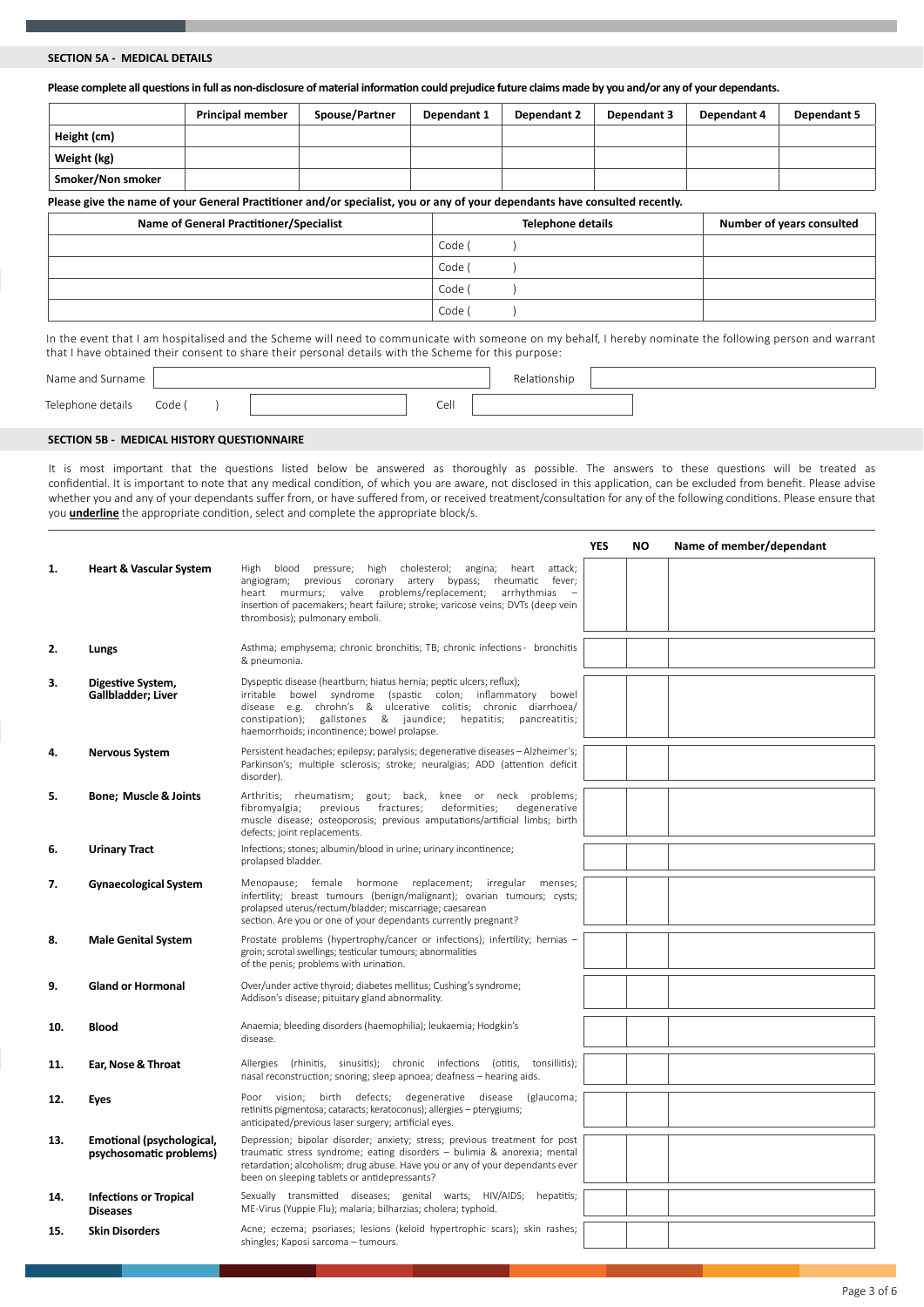#### **SECTION 5B - MEDICAL HISTORY QUESTIONNAIRE – continued**

|     |                                                 |                                                                                                                                                                                                                        | <b>YES</b> | <b>NO</b> | Name of member/dependant |
|-----|-------------------------------------------------|------------------------------------------------------------------------------------------------------------------------------------------------------------------------------------------------------------------------|------------|-----------|--------------------------|
| 16. | <b>Connective Tissue Disorders</b>              | Systemic lupus erythromatosis; scleroderma; rheumatoid arthritis.                                                                                                                                                      |            |           |                          |
| 17. | <b>Teeth &amp; Gums</b>                         | Impacted molars (wisdoms); previous/current orthodontic<br>treatment; braces; crowns; recurrent infections- gums.                                                                                                      |            |           |                          |
| 18. | Cancer                                          | Cysts; growths; tumours of any kind.                                                                                                                                                                                   |            |           |                          |
| 19. | <b>Allergies</b>                                | Are you or any of your dependants allergic to any specific type of<br>medication (e.g. penicillin, aspirin, sulphas, morphine, NSAIDS);<br>pollen dust; animals; specific food types (e.g. nuts).                      |            |           |                          |
| 20. | <b>Immuno-Suppressive</b><br><b>Treatment</b>   | Have you or any of your dependants ever had or expecting to<br>undergo an organ treatment transplant? Have you or any of<br>your dependants ever suffered from any condition requiring<br>Immunosuppressive treatment? |            |           |                          |
| 21. | therapy or chiropractic treatment?              | Have you or any of your dependants ever received any form of physiotherapy, occupational                                                                                                                               |            |           |                          |
| 22. | delivery.                                       | Are you or any of your dependants pregnant? If <b>yes</b> - how many weeks? Please give expected date of                                                                                                               |            |           |                          |
| 23. |                                                 | Have you or any of your dependants had any previous or pending claims for which any other party may<br>be liable e.g. MVA (Motor Vehicle Accident) claims? If yes, please give details.                                |            |           |                          |
| 24. |                                                 | Are you or any of your dependants expecting to undergo any medical treatment, e.g.<br>hospitalisation, operation, specialised dentistry etc, within the next twelve months?                                            |            |           |                          |
| 25. | currently taking.                               | Do you or any of your dependants have a chronic condition requiring ongoing medication?<br>If yes, please give the name and dosage of all the medication you or any of your dependants are                             |            |           |                          |
| 26. |                                                 | Have you or any of your dependants ever received any medical attention of any nature, e.g.,<br>hospitalisation, operation, specialised dentistry etc, not mentioned above?                                             |            |           |                          |
| 27. | and declared medically unfit?                   | Have you and any dependants ever appeared before a medical scheme in view of early retirement                                                                                                                          |            |           |                          |
| 28. | Are you or any of your dependants organ donors? |                                                                                                                                                                                                                        |            |           |                          |

#### **If any of the questions above have been answered yes, please supply full details below. If there is not enough space, please attach an additional page.**

| No | Member/Dep | Full details of the disorder, consulting Doctor, type of medication & dosage used | Date of treatment | Degree of recovery |
|----|------------|-----------------------------------------------------------------------------------|-------------------|--------------------|
|    |            |                                                                                   |                   |                    |
|    |            |                                                                                   |                   |                    |
|    |            |                                                                                   |                   |                    |
|    |            |                                                                                   |                   |                    |
|    |            |                                                                                   |                   |                    |
|    |            |                                                                                   |                   |                    |
|    |            |                                                                                   |                   |                    |
|    |            |                                                                                   |                   |                    |
|    |            |                                                                                   |                   |                    |
|    |            |                                                                                   |                   |                    |
|    |            |                                                                                   |                   |                    |
|    |            |                                                                                   |                   |                    |
|    |            |                                                                                   |                   |                    |
|    |            |                                                                                   |                   |                    |

**IMPORTANT!** The Scheme may exclude from benefits or terminate the membership of a member or dependant whom the Scheme finds guilty of abusing the benefits and<br>privileges of the Scheme by presenting false claims or making by the Board to refund the Scheme any sum which, but for his abuse of the benefits or privileges of the Scheme, would not have been disbursed on his behalf.

#### **SECTION 6 - LIVING WILL**

At CompCare Medical Scheme we strive for your rights to good health, and will protect and fight for that right. However, we also respect your right to dignity, and respect your right to a living will. Do you have a living will?

| Yes |  | Nα |
|-----|--|----|
|-----|--|----|

#### **SECTION 7 - PREVIOUS MEMBERSHIP**

**Please attach certificates of membership (from previous Medical Scheme/s) to this application. If no certificate/s is attached, interchangeability could be forfeited.**

| Name of previous Medical Scheme/s | Membership number | Date joined | Date terminated |
|-----------------------------------|-------------------|-------------|-----------------|
|                                   |                   |             |                 |
|                                   |                   |             |                 |
|                                   |                   |             |                 |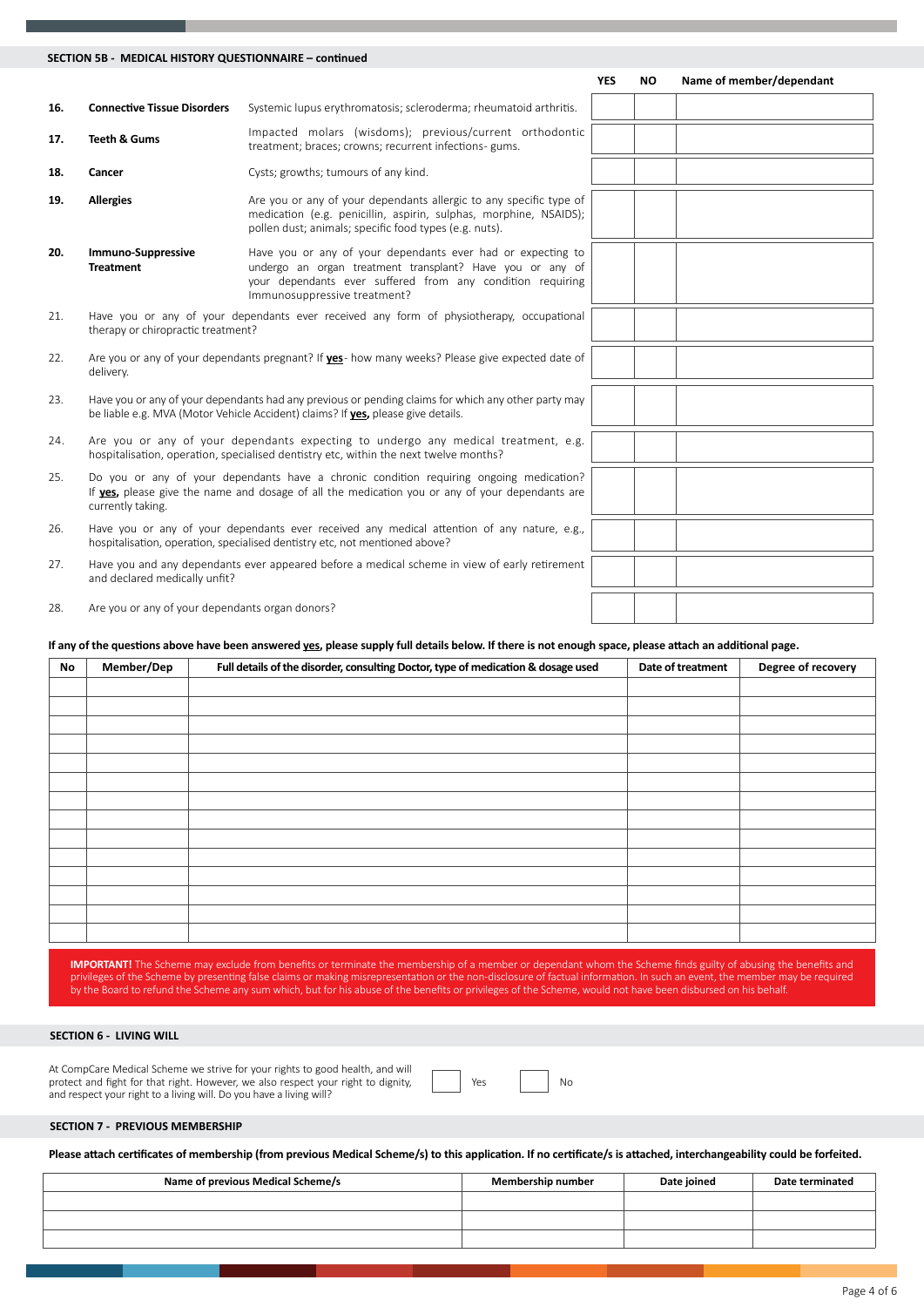#### **SECTION 8 - ELECTRONIC TRANSFER INFORMATION**

#### **PERSONAL BANKING DETAILS**

**Electronic transfer of payments to you and collection of members portion's (co-payment's) where applicable. CREDIT CARD AND TRANSMISSION ACCOUNTS ARE NOT ACCEPTED**

|                                               | <b>PAYMENTS (Claims refunds)</b>                                                                                                                                                                                                                               | <b>COLLECTIONS (Members portions)</b>                                                                                                                                                                  |
|-----------------------------------------------|----------------------------------------------------------------------------------------------------------------------------------------------------------------------------------------------------------------------------------------------------------------|--------------------------------------------------------------------------------------------------------------------------------------------------------------------------------------------------------|
| Name of account holder                        |                                                                                                                                                                                                                                                                |                                                                                                                                                                                                        |
| Account holders ID no                         |                                                                                                                                                                                                                                                                |                                                                                                                                                                                                        |
| Name of bank                                  |                                                                                                                                                                                                                                                                |                                                                                                                                                                                                        |
| <b>Branch</b>                                 |                                                                                                                                                                                                                                                                |                                                                                                                                                                                                        |
| Branch number                                 |                                                                                                                                                                                                                                                                |                                                                                                                                                                                                        |
| Account number                                |                                                                                                                                                                                                                                                                |                                                                                                                                                                                                        |
| Type of account                               | Savings<br>Current                                                                                                                                                                                                                                             | Savings<br>Current                                                                                                                                                                                     |
|                                               | <b>DISCLAIMER:</b> It is the member's responsibility to advise the<br>Scheme in writing of any change in banking details.<br>Neither the Scheme nor its administrators will be held liable<br>should an incorrect account be credited under any circumstances. | I/We hereby authorise the Scheme to debit my/our bank<br>account, the amount necessary for amounts owed by the member to<br>the Scheme to the maximum value of R500 or as arranged with the<br>Scheme. |
|                                               | M<br>M<br>D<br>D                                                                                                                                                                                                                                               | M<br>M<br>D<br>D                                                                                                                                                                                       |
|                                               | Authorised Signature/s<br>Date                                                                                                                                                                                                                                 | Date<br>Authorised Signature/s                                                                                                                                                                         |
|                                               | M<br>M<br>D<br>$\Box$                                                                                                                                                                                                                                          | M<br>M<br>D<br>$\Box$                                                                                                                                                                                  |
|                                               | Member's Signature<br>Date<br>(if different from the authorised signature)                                                                                                                                                                                     | Member's Signature<br>Date<br>(if different from the authorised signature)                                                                                                                             |
|                                               | SECTION 9 - METHOD OF PAYMENT OF CONTRIBUTION                                                                                                                                                                                                                  |                                                                                                                                                                                                        |
|                                               | Please note that credit card and transmission accounts are not accepted.                                                                                                                                                                                       |                                                                                                                                                                                                        |
| Please select method of payment (please tick) | Debit order                                                                                                                                                                                                                                                    | Employer deduction                                                                                                                                                                                     |
|                                               | If paying by debit order, please fill in the following:<br>relation to this agreement, incorporating the contribution rate changes.                                                                                                                            | I/We hereby authorise the Scheme to debit my/our banking account (wherever it may be), the amount necessary for any contributions and changes in                                                       |
| Name of account holder                        |                                                                                                                                                                                                                                                                |                                                                                                                                                                                                        |
| Name of bank                                  |                                                                                                                                                                                                                                                                | <b>Branch</b>                                                                                                                                                                                          |
| Type of account                               |                                                                                                                                                                                                                                                                | Branch code                                                                                                                                                                                            |
| Account number                                |                                                                                                                                                                                                                                                                | Type of account-<br>Current<br>Savings<br>please tick                                                                                                                                                  |
| Authorised signatory                          |                                                                                                                                                                                                                                                                | Monthly preferred<br>26 <sup>th</sup><br>1 <sup>st</sup><br>15 <sup>th</sup><br>debit order date                                                                                                       |

#### **SECTION 10 - COMPCARE MEDICAL SCHEME DECLARATION**

- 
- CompCare Medical Scheme, hereafter referred to as "the Scheme", confirms that your and your dependants' personal details and medical information shall be kept confidential and the Scheme<br>Bill take all reasonable steps to c commercial purposes.
- 3. The Scheme confirms that it has data security measures in place, including restricted access to your and your dependants' data, data back-up systems and data recovery systems.<br>4. The Scheme shall take all reasonable ste management, Scheme administration, managed care agreements and compliance with applicable legislation, keep the personal information of beneficiaries confidential and comply with
- applicable legislation. sp-<br>The Scheme confirms it has granted access to certain persons within the Scheme and its contracted third parties to your and your dependants' personal and health information. The use of relevant personal information and/or personal health information provided is for the following purposes: verifying your identity; processing your application for membership; administration of your dependents of the followi you or healthcare providers to us; statistical analysis (this will always be on an anonymous basis, which means that data about you that is relevant to the analysis is used but it is not linked to your name or membership number).
- 6. In the event of a breach of confidentiality, the Scheme shall assume responsibility if the Scheme is at fault and will manage the breach according to its internal protocols and<br>disciplinary procedures.

7. The Scheme will ensure that underwriting is applied to all members in a consistent and equitable manner.

#### **SECTION 11 - MEMBER ACKNOWLEDGEMENT AND DECLARATION**

Please read the declarations below carefully. These contain acknowledgements of fact that may impact on your rights. These declarations must be read in conjunction with the rules of CompCare Medical Scheme<br>(hereafter refer

- by any other person will be the basis of the proposed agreement.<br>2. I warrant that the contents of this application are true, correct and complete, whether the information is relating to myself or any of my listed dependan specifically notifies me in writing of their acceptance of the risk, or on receipt of a valid membership card. Failure to comply with any of the terms and conditions of the agreement shall render the agreement null and void.
- 3. I agree to abide by and undertake to familiarise myself with the rules of the Scheme as amended from time to time and grant my employer the right to deduct from my remuneration any amounts (including<br>members portions) o
- 4. I agree that contribution late joiner penalties may apply to my adult dependants 35 years and older if they have not been a member or a dependant of any previous medical scheme(s) or existing dependant at time of registration.
- 5. I understand that the Scheme will not be liable for reimbursement in respect of health services obtained for any pre-existing conditions, unless the details are fully disclosed, which may be subject to waiting periods and condition specific exclusiaons in accordance with the Medical Schemes Act (No. 131 of 1998).
- 6. I agree to notify the Scheme within 30 days in the event that any alternation in the circumstances on which the assessment of their risk is based, occurs between the date of this application and the date of their acceptance of the risk.
- 7. I declare that neither the applicant nor any of his/her dependant/s are beneficiaries of another registered medical scheme, on the date of registration with CompCare Medical Scheme.<br>8. IherebygivetheSchemepermissiontoco
- 9. I declare that I have disclosed all particulars relevant to this application and that I am aware that any false statement or non-disclosure of information will relieve the Scheme from liability and subject my